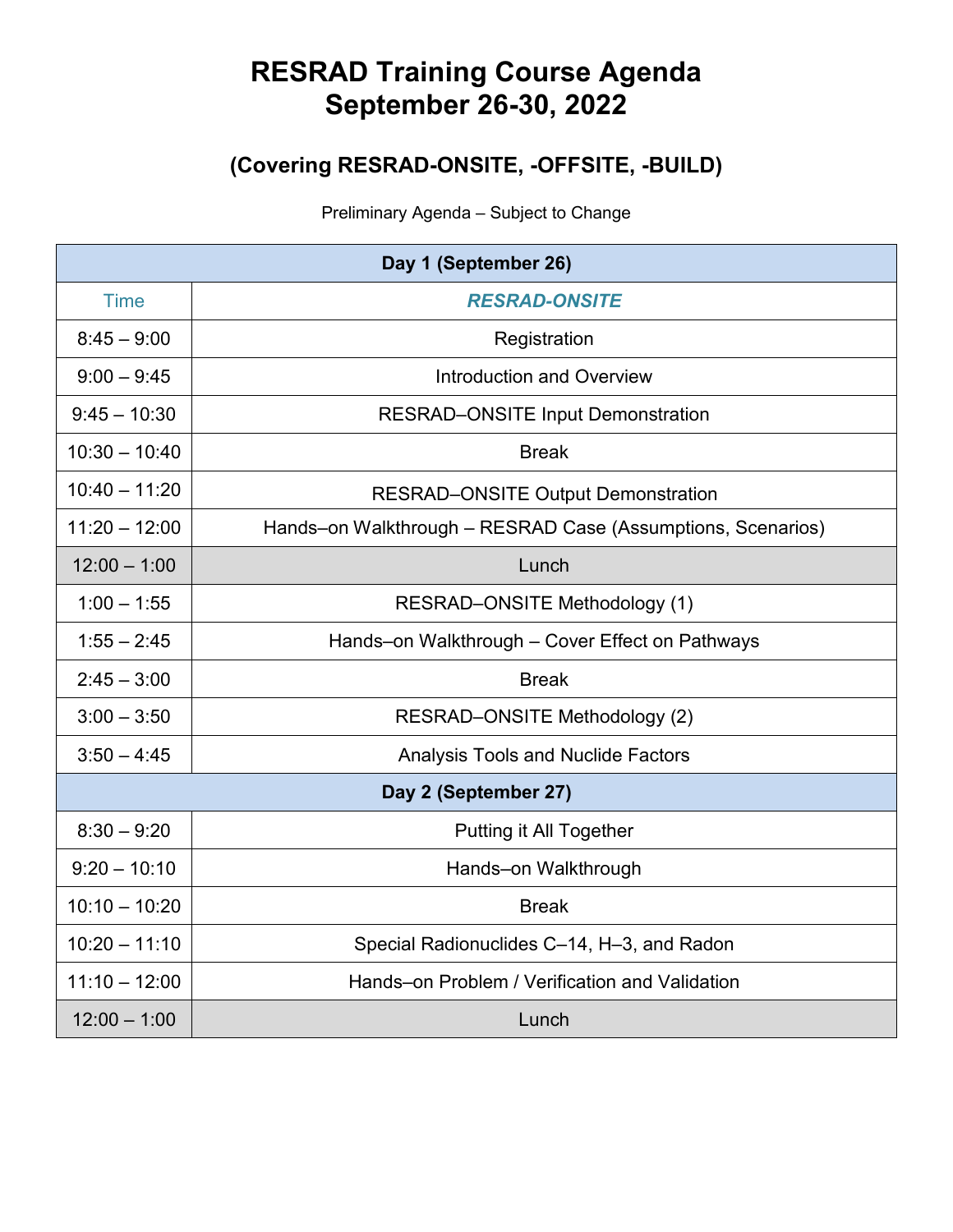## **RESRAD Training Course Agenda**

| Day 2 (continued)    |                                                            |  |
|----------------------|------------------------------------------------------------|--|
| <b>Time</b>          | <b>RESRAD-OFFSITE</b>                                      |  |
| $1:00 - 1:55$        | Overview of RESRAD-OFFSITE                                 |  |
| $1:55 - 2:45$        | Demonstration of RESRAD-OFFSITE                            |  |
| $2:45 - 3:00$        | <b>Break</b>                                               |  |
| $3:00 - 4:45$        | Demonstration of RESRAD-OFFSITE (continued)                |  |
| Day 3 (September 28) |                                                            |  |
| $8:30 - 10:10$       | <b>Atmospheric Transport</b>                               |  |
| $10:10 - 10:20$      | <b>Break</b>                                               |  |
| $10:20 - 12:00$      | <b>Groundwater Transport</b>                               |  |
| $12:00 - 1:00$       | Lunch                                                      |  |
| $1:00 - 2:45$        | Accumulation in Soil and Surface Water Body                |  |
| $2:45 - 3:00$        | <b>Break</b>                                               |  |
| $3:00 - 4:45$        | <b>Release Options</b>                                     |  |
| Day 4 (September 29) |                                                            |  |
| $8:30 - 10:10$       | Deterministic Analysis of Offsite Resident Scenario        |  |
| $10:10 - 10:20$      | <b>Break</b>                                               |  |
| $10:20 - 11:10$      | Sensitivity Analysis of Offsite Resident Scenario          |  |
| $11:10 - 12:00$      | <b>Modeling Onsite Scenarios: Simulating RESRAD-ONSITE</b> |  |
| $12:00 - 1:00$       | Lunch                                                      |  |